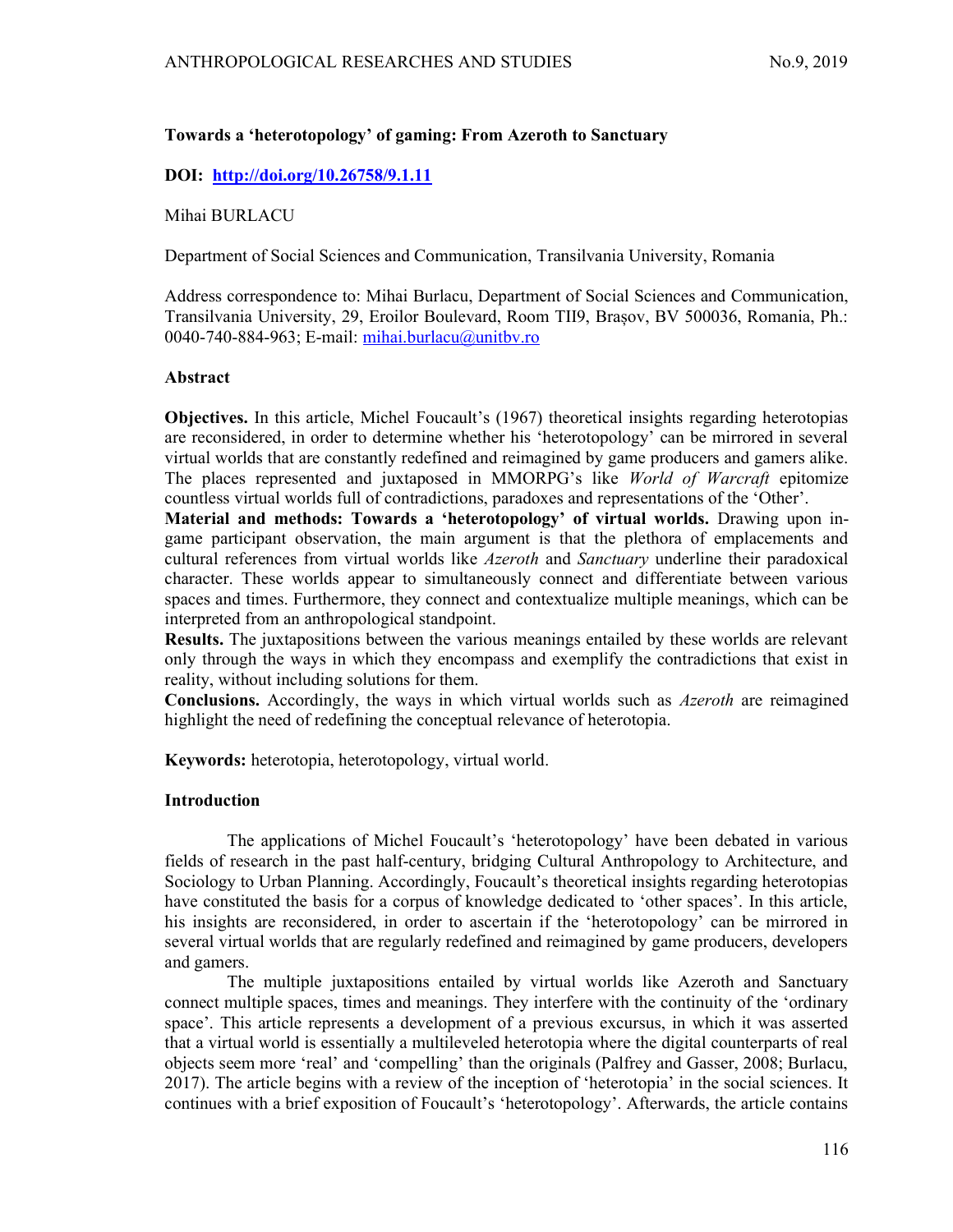several considerations pertaining to the applications of Foucault's principles in describing virtual worlds like Azeroth or Sanctuary.

This excursus requires some preliminary clarifications vis-à-vis Foucault's attempt to envisage the new and original type of spatial analytics called 'heterotopology' (i.e. fr. 'hétérotopologie'). The fundamental concept that is approached in this article, heterotopia, is actually borrowed from the medical discourse, where it designates a tissue with an anomalous location or a displaced organ (Boyer, 2008, p. 58). As places of Otherness, heterotopias are "sites constituted in relation to other sites by their difference", according to Kevin Hetherington (1997, p. viii). The concept is extensionally vast and its description is somewhat ambiguous. Despite its vagueness, in the five decades, Foucault's principles regarding heterotopias have garnered a significant notoriety among architects and social scientists.

#### Inception of Heterotopia

The first lecture dedicated to this concept was presented on the  $14<sup>th</sup>$  of March 1967 at the Cercle d'études architecturales, which at that time was directed by Ionel Schein and Jean Dubuisson. Foucault held this lecture after Schein heard his thesis in a radio talk entitled "Les Hétérotopies" that was broadcasted on *France Culture*, in December 1966. Actually, Foucault had written his lecture during his stay in Sidi-Bou-Saïd, Tunisia (Faubion, 2008, pp. 31–39). In the same period he was writing L'archéologie du savoir ("The Archaeology of Knowledge") and trying to elucidate the issues generated by the concepts used in his 1966 book, entitled Les Mots et les choses: Une archéologie des sciences humaines ("The Order of Things: An Archaeology of the Human Sciences"). He left France for Sidi-Bou-Saïd in September 1966 in order to avoid the commotion generated by the publication of this book. Furthermore, his lecture was derived from an idea regarding utopias and heterotopias from the same book.

In a nutshell, Foucault linked in Les Mots et les choses the two concepts with language. On the one hand, he claimed that utopias illustrate stories about imaginary non-places. On the other hand, heterotopias "secretly undermine language, because they make it impossible to name this and that, because they shatter or tangle common names, because they destroy 'syntax' in advance *[sic]]*" (Foucault, 2002, p. XIX). While utopias allow the development of language, heterotopias destroy the existential fundaments for any grammar. Interestingly, Christine Boyer points out that in his radio broadcast, Foucault uses the concept of 'heterotopia' in order to present his insights regarding space, not language (Boyer, 2008, p. 55).

It is considered relevant to stress the fact that even though in "Des Espace Autres" ("Of Other Spaces") Foucault continues to highlight heterotopias as 'other spaces', they are presented as spaces that entail juxtaposed meanings. Unlike Boyer's paper, this article is not based on the idea that Foucault connected utopias and heterotopias exclusively with language in Les Mots et les choses. Actually, in his later lectures he doesn't describe his concept exclusively in spatial terms. By emphasizing the fact that heterotopias are spaces entailing juxtaposed meanings, Foucault hints that his 'heterotopology' should not be confined within the limits of proxemics, architecture or topology, and it shouldn't be understood in terms of language. Therefore, his third principle, stating that "the heterotopia has the power to juxtapose in a single real place several spaces, several emplacements that are in themselves incompatible" hints to a semiotic perspective (Foucault, 2002, p. 19). His examples have one thing in common: heterotopias are places in which multiple spaces can be juxtaposed in terms of meaning. It could be argued that heterotopias are ultimately places that juxtapose multiple meanings and not spaces *per se*.

The progressive incorporation of digital technology into people's everyday life opened new horizons and created new places that simultaneously connect and invert various spaces and times. This excursus is built upon previous articles in which there were addressed the emergence and proliferation of these new places that can be called 'virtual heterotopias' (Burlacu, 2014;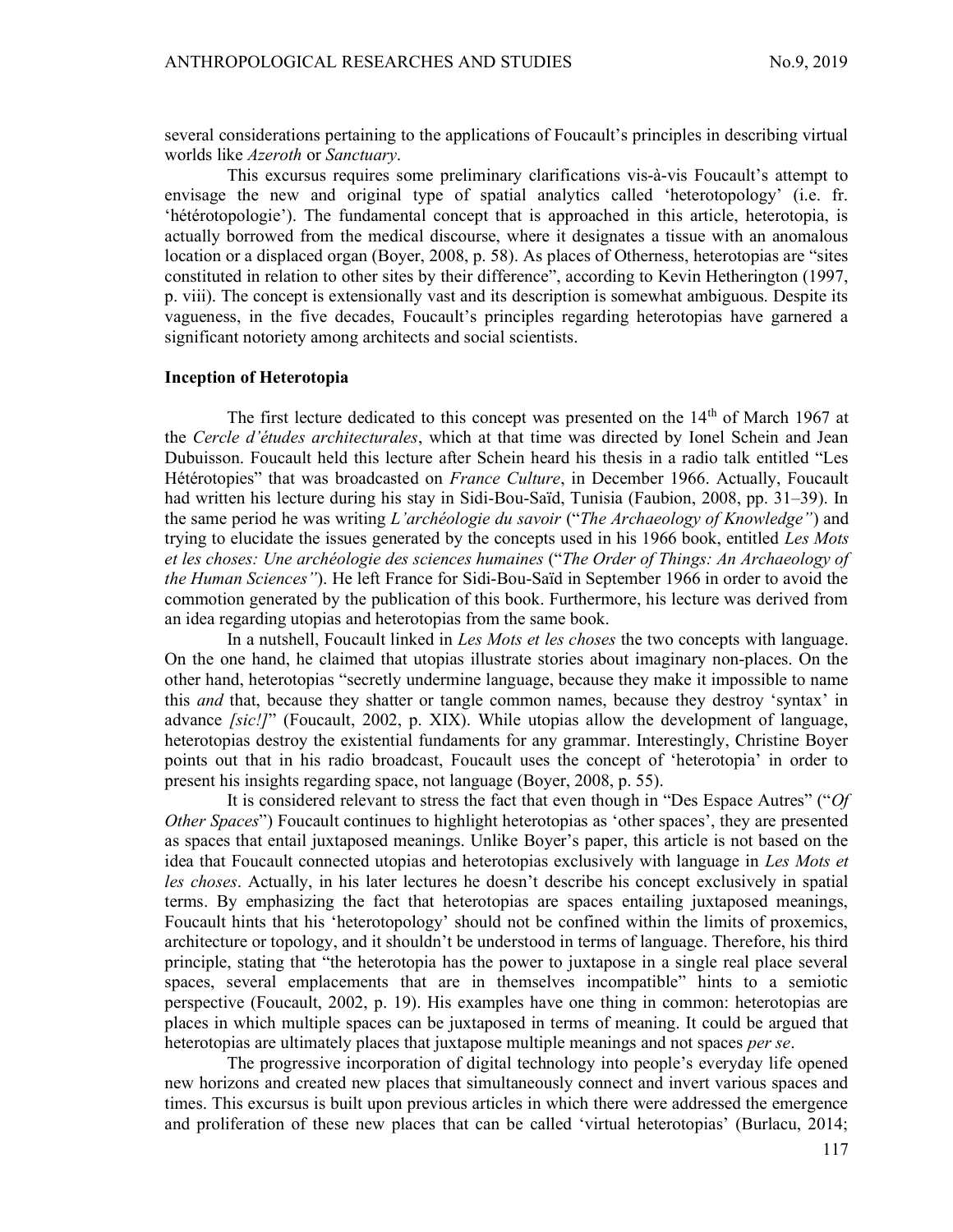2015; 2017). The main aspect that makes 'virtual heterotopias' an attractive topic of research resides in the amalgamation or juxtaposition of traits from several types of heterotopias described by Foucault. Analogous to mirrors, they offer people the possibility of having avatars, which are actually similar to Foucault's 'shadow' (2008, p. 17). Thus, each individual gets her/his own visibility, and as such, people can see themselves where they are not. 'Virtual heterotopias' are paradoxical, because they are both illusory and meticulously arranged. Indeed, many virtual worlds are immersive because they were designed as places of compensation.

### Juxtapositions reconsidered: Foucault's 'heterotopology'

Heterotopias are places characterized by the relativity of the times and spaces they simultaneously represent, contest, invert, contain and/or accumulate. While often being considered ambiguous, Foucault's description of heterotopias, or 'heterotopology', entails six principles, expounded in the following paragraphs.

[I] In the first principle, Foucault states that heterotopias are cultural universals. Although their diversity in form and function is notable, heterotopias can be grouped in two main categories: (a) heterotopias of crisis, such as the boarding schools; (b) heterotopias of deviation, like the psychiatric hospitals or prisons.

[II] The second principle is that the way an existing heterotopia functions can be altered by a society, as its history unfolds. Illustrative for this principle is the heterotopia of the cemetery and the way its function altered through history.

[III] Of particular relevance for this article is the third principle, in which he asserts the thesis that heterotopias can juxtapose within a single place several spaces, emplacements "that are in themselves incompatible" (Foucault, 2008, p. 19). Prime examples for this principle are theatres, cinemas and more importantly, gardens. The latter are described as containing 'deep' and 'superimposed' meanings. For instance, the Persian traditional garden contained within itself representations of all the four parts of the world. In a sense, its sacred character was derived from the fact that the garden juxtaposed in one place multiple spaces. Furthermore, its centre, which consisted of a fountain or a water basin was "still more sacred than the others", because it represented the navel of the world (Foucault, 2008, p. 19). However, it should be emphasized the fact that the gardens don't juxtapose spaces or times *per se*, but their meaning. This is eloquently highlighted by Foucault when he comments the origins of the carpets, as reproductions of gardens. A similar analogy could be drawn between the nature from the real world and the representations of nature in various virtual worlds, a topic that was approached previously (Burlacu, 2017).

[IV] In the fourth principle Foucault asserts that heterotopias are frequently correlated to 'slices of time', which he calls 'heterochronisms' (Foucault, 2008, p. 20). He claims that a function of heterotopia is fully manifested only when those that find themselves within it are separated from their representation of time. Two categories of heterotopias are derived from this principle: (a) 'heterotopias of time that accumulates indefinitely', such as the cemeteries and museums; (b) heterotopias of transience or festivity, like the carnival.

[V] The fifth principle pertains to a general characteristic of any heterotopia. More specifically, one of the paradoxes of heterotopias is the fact that they all have a system of opening and closing that both isolates them and make them penetrable. Either one can enter in a heterotopia only with a special permission or, conversely, she or he can have the illusion of free entrance, while being unaware of "curious exclusions" (Foucault, 2008, p. 21).

[VI] Finally, heterotopias have always a function in relation to the rest of space. The potential functions of heterotopias are placed by Foucault on a continuum between two 'extremes'. At one pole there is the function of creating 'a space of illusion' that exposes, by contrast, the rest of the normal and/or 'real' space as being even more 'illusory'. For example,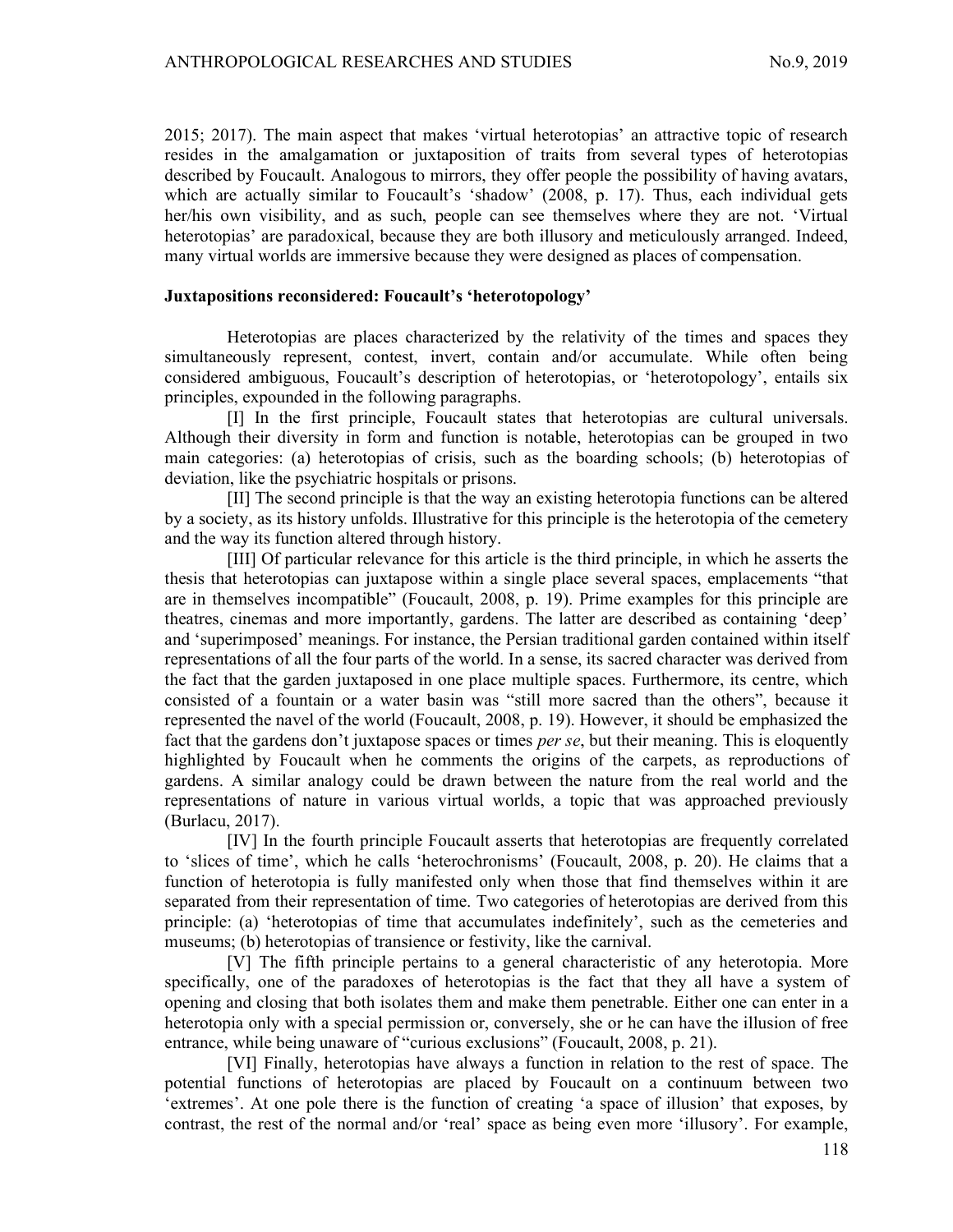brothels are such 'heterotopias of illusion'. Oppositely, heterotopias can have the function of creating meticulously ordered spaces, which contrasts the disorder of all the rest of the 'real' space. The Jesuit colonies from South America are such 'heterotopias of compensation' (Foucault, 2008, pp. 21–22). When discussing this principle, there are two things that should be taken into consideration. Firstly, each pole is envisioned by Foucault in a 'double' opposition, both between themselves and also between themselves and the rest of the 'real' space. Secondly, and this is of particular relevance in the case of virtual worlds, the two 'extreme poles' may not be opposite at all. For instance, one of the defining characteristics of multiple distinct places from *Diablo III*'s world of *Sanctuary* is the fact that they are both illusory and they are meticulously arranged. As a matter of fact, this is an important feature of most virtual heterotopias.

After reviewing Foucault's six principles, one should be careful not to find heterotopic features everywhere. Accordingly, it can be underlined once again the thesis that not every place is a heterotopia (Dehaene and De Cauter, 2008, p. 6). Without accepting this 'axiom', the heterotopia becomes conceptually inconsistent and impossible to use, from an epistemological point of view. Moreover, Foucault's 'heterotopology' contains several polarities that can be used in order to understand the contemporary urban planning, and the design of virtual worlds. The former was addressed in quite a few academic works in the last three decades. In the case of the latter, the books and articles dedicated to the heterotopias that exist in virtual space are far rarer.

#### Material and methods: Towards a 'heterotopology' of virtual worlds

It is difficult to use Foucault's principles as a starting point for theorizing 'virtual heterotopias', because it is hard to define them empirically. One can easily compare a virtual world with a landscape simulation. From the earliest 2D arenas from the 1970's and 1980's, followed by the 2D maps from the 1990's, via the isometric 2D of Ultima Online to Everguest's first-person 3D perspective, the evolution was always towards more flexible, more complex and bigger landscapes. In terms of gameplay, not many things have actually changed, as Espen Aarseth states "while the semiotic layer afforded by the graphics and the physics engines keeps improving, it does not seem to have a profound effect on the gameplay" (2008, p. 113). In virtual worlds like Sanctuary from Diablo III or Azeroth from World of Warcraft, meaning is created in a plethora of landscapes and cultural references. Blizzard has succeeded in making worlds that remain fundamentally hollow. In their composition, the emphasis is on the way the various quests are completed and not on what they mean. Indeed, the various places from the two virtual worlds offer little flexibility for the gamer in terms of creating meaning. However, the same thing cannot be said about other virtual worlds, like Second Life.

In order to discern whether or not Foucault's 'heterotopology' can be used to describe these two virtual worlds, the method of participant observation was used. It required an extensive immersion which raised several challenges. One of the most important was a deceptive form of addiction that was very hard to get rid of. Gradually, it became apparent that they could be considered both heterotopias in themselves and juxtaposed collections of heterotopias. Both heterotopias and virtual worlds are paradoxical because they are unreal and illusory, and yet they 'exist' inasmuch as they are constructed. The accessibility of the 'virtual heterotopias' entails a form of 'hyper-illusion' in which the digital counterparts of real elements from the physical world seem more 'real' and 'compelling' than the originals. Similar to Foucault's analogy of the mirror (2008, p.17), from the gamer's standpoint, one can consider that 'virtual heterotopias' are created from the 'Other' part/space of the monitor, reflecting its juxtaposed meanings towards reality. However, this raises one problem: there is always the 'risk' that the gamer may be erased, because at some point she/he is no longer able to authenticate herself/himself upon "the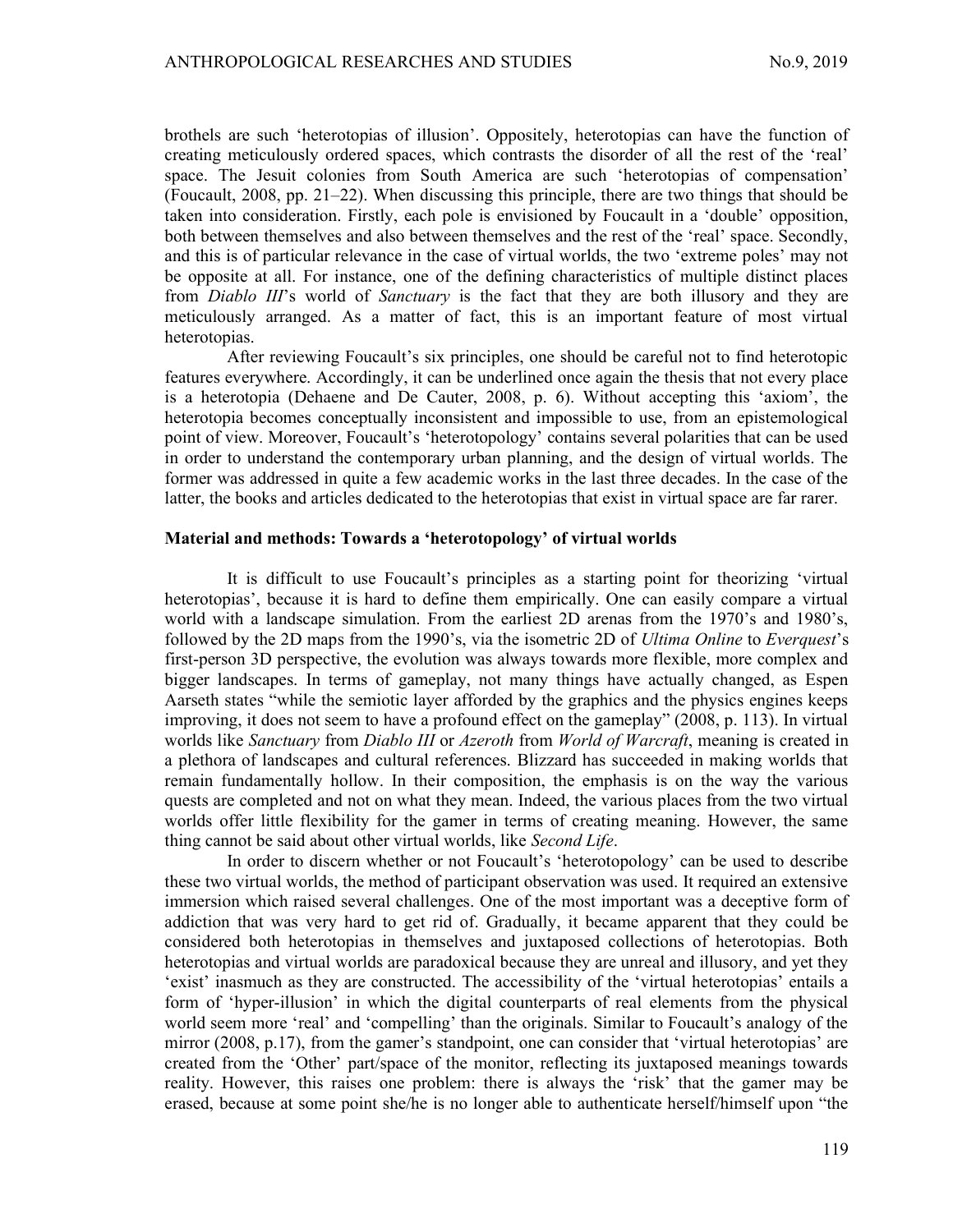Other". Even so, as 'virtual heterotopias' exist, it is important to establish how can be used the Foucault's principles for describing them.

First principle: while heterotopias are cultural universals, their virtual counterparts have proliferated globally, as a result of the rapid Internet expansion from the last two decades. While they are not accessible everywhere, games like *World of Warcraft* number millions of players. In the research used for this article, 36 guilds from two 'Realms' (i.e. servers) were documented. However, this is only a fraction of the total number of guilds.

Second principle: similar to Foucault's concept, the 'virtual heterotopias' from *World of* Warcraft and Diablo III have been changed with the introduction of expansion packs. For example, in the case of the first game mentioned, there have been seven expansion packs up until August 2018. They have altered the world of *Azeroth* considerably. For example, the third expansion, entitled *World of Warcraft: Cataclysm* (2010) introduced the radical redesign of the continents of Eastern Kingdoms and Kalimdor. In Diablo III, the expansion pack called Reaper of Souls (2014) introduced a new City and multiple dungeons that functioned, by themselves, as heterotopias.

Third principle: a virtual heterotopia juxtaposes in a place several meanings, which represent multiple spaces and times. Azeroth includes thematic zones connected by teleports, portals, roads, ships, mounts and even rail-based transportation. While playing with a Night Elf avatar, their limits were credible. It is necessary to see those zones from above in order to notice the discrepancies between them. For example, in southern Kalimdor, the Un'goro Crater is a lush zone surrounded by three desert zones and a marsh to the north. In the Crater, any player can easily find a bizarre mixture of animals and artefacts. As a matter of fact, the strange juxtaposition of deserts, marshes, jungles and glaciers and the small distances between the antagonistic ethnic groups' settlements are unrealistic, but functional. In *Diablo III*'s world of Sanctuary, the gardens are hyperbolized in numerous areas, in order to condense space and to accelerate time.

Fourth principle: gamers construct the time they spend playing in a manner analogous to the one described by Johannes Fabian, when he refers to the 'denial of coevalness' (1983). Virtual worlds like the ones mentioned above accumulate the gamers' time in a timeless place. Puzzlingly, some of them include zones with associated quests that must be completed in a limited amount of time. In *Sanctuary*, there are multileveled juxtapositions of several apparently incompatible places, called *Nephalem Rifts* and *Greater Rifts*. While they are ephemeral, their results are meticulously registered and stored via an achievement system, in order to determine the player to spend more time in-game.

Fifth principle: accessing some levels from a virtual world is deceptively simple. One gains the impression that she/he is privy to the workings of the game, but is actually excluded from its engine. Open 'sandbox' zones like Velen from Witcher 3 are apparently continuously accessible, but are actually restricted by the number and level of the adversaries, as well as by the quests given. This is actually a constant in open world games: the quests offer the illusion of accessibility, while greatly reducing the openness of the game. In *Azeroth*, the ridiculousness of the multiple juxtapositions is alleviated only by the artificial boundaries and by the level-based access restrictions: the areas from Teldrassil can be considered an ensemble of absurd places from a functional standpoint. Their accessibility involves a form of 'hyper-illusion' for the beginner Night Elf players.

Sixth principle: all the levels from a virtual world like Sanctuary, all the areas from Azeroth, all the regions from Assassin's Creed: Origins are spaces of illusion. The multiple relations between characters, avatars, and the game mechanics render various representations of reality into a multi-faceted place, which is an elaborated illusion. However, in order to be immersive, these virtual heterotopias include references to real challenges, like the equilibrium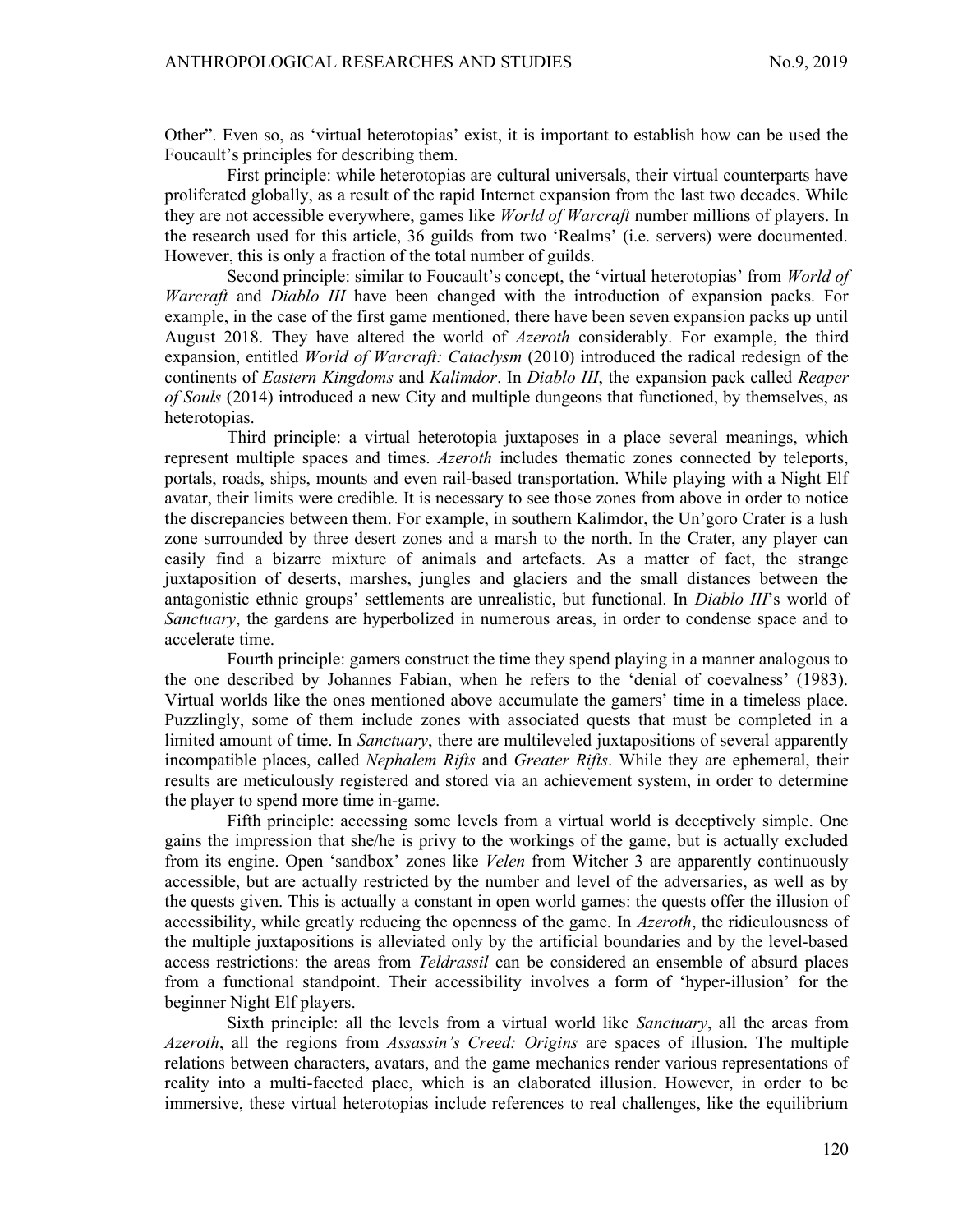between nature and technology, tolerance for the various hypostases of the 'Other', resource production and distribution etc.

### **Conclusions**

Adapting Foucault's 'heterotopology' to virtual worlds is an endeavour that should be undertaken while accepting the fact that not all the virtual places are heterotopias. In Azeroth and Sanctuary space is describable only in relation to time and vice-versa: there are no gaps. This gives the illusion of continuity, by avoiding the inevitable gaps from the worlds imagined by various authors of fiction. Without the repetitive activities from other fictional worlds, *Azeroth* and Sanctuary may appear to be more 'authentic'.

In conclusion, Foucault's principles can be used for describing virtual worlds. Thus, by immersing in these two worlds, it is possible to ascertain that they are both heterotopias in themselves and collections of smaller heterotopias. Furthermore, they tend to have a nucleus that functions like an 'engine' for the continuation of their existence. The uninterrupted change of meaning caused by "virtual heterotopias" leads to the emergence of new implications and the development of new virtual places. That is why such heterotopias are far greater reserves of imagination than their counterparts imagined by Foucault. In adapting the original 'heterotopology' for describing 'virtual heterotopias', a particular importance should be given to Foucault's third and sixth principles. Also, it is important to emphasize the fact that from a semiotic standpoint, 'virtual heterotopias' tend to continuously transform their meaning on multiple levels. This feature may open new ways of understanding space and place in virtual contexts, from an anthropological point of view.

## Bibliography

- 1. Aarseth, E., 2008. A hollow world: World of Warcraft as spatial practice. In: H. G. Corneliussen and J. W. Walker (Eds.). Digital Culture, Play, and Identity: A World of Warcraft Reader. Cambridge and London: The MIT Press. pp. 111–122
- 2. Boyer, C.M., 2008. The many mirrors of Foucault and their architectural reflections. In: M. Dehaene and L. De Cauter (Eds.). *Heterotopia and the City: Public Space in a Postcivil* Society. London and New York: Routledge. pp. 53–73.
- 3. Burlacu, M., 2014. Digital anthropology: Theoretical perspectives regarding electronic tribes. Bulletin of the Transilvania University of Braşov. [e-journal] 7(56), pp. 241–248. Available at:  $\overline{a}$  at: http://webbut.unitbv.ro/BU2014/Series%20VII/BULETIN%20VII%20PDF/26\_BURLACU

%201-2014.pdf [Accessed 5 July 2019]. 4. Burlacu, M., 2015. The 'Zone' as heterotopia in Andrei Tarkovsky's Stalker. Bulletin of the

- Transilvania University of Braşov. [e-journal] 8(57), pp. 69–76. Available at: http://webbut.unitbv.ro/BU2015/Series%20VII/BULETIN%20I/10\_Burlacu.pdf [Accessed 5 July 2019].
- 5. Burlacu, M., 2017. The 'virtual heterotopias': Reimagining nature-culture relations. Ceský Lid. [e-journal] 104(2), pp. 183–197. http://dx.doi.org/10.21104/CL.2017.2.01
- 6. Dehaene, M. and De Cauter, L., 2008. Introduction: Heterotopia in a postcivil society. In: M. Dehaene and L. De Cauter (Eds.). Heterotopia and the City: Public Space in a Postcivil Society. London and New York: Routledge. pp. 2–9.
- 7. Fabian, J., 1983. Time and the Other: How Anthropology Makes Its Object. New York: Columbia University Press.